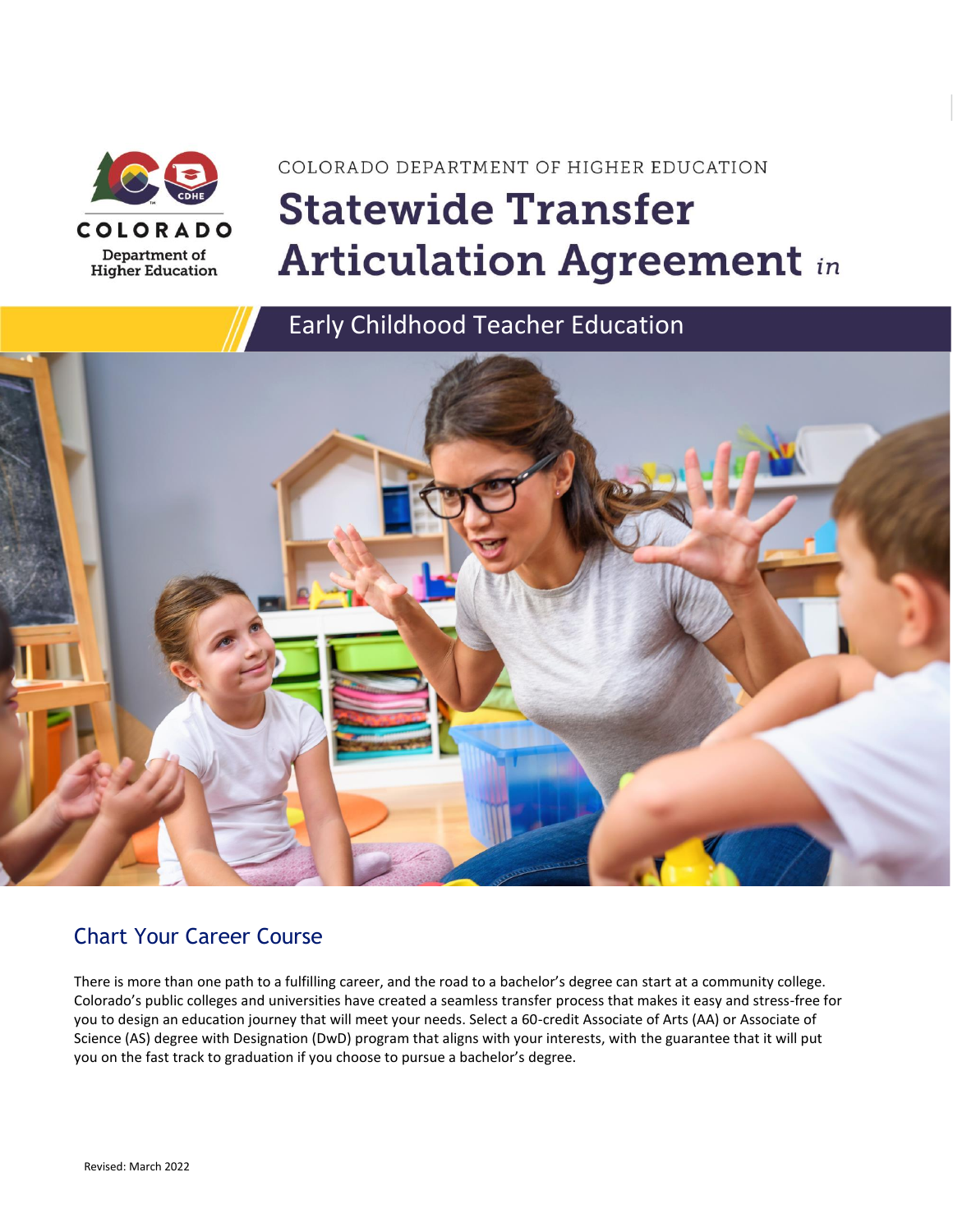# Introduction

Helping to shape small minds, while spending your day playing with children - a career in early childhood education can be serious fun! Teachers in early childhood settings have an enormous impact on the lives of young children, helping their developing brains build critical skills like curiosity, persistence, and collaboration that will support success in kindergarten and beyond. Early childhood educators monitor developmental progression while creating a safe, engaging environment for play-based learning to occur.

An Early Childhood Education teaching degree can lead to a role as a classroom teacher, a center director, or an advocate for this important industry on which many families rely. In an associate program in Early Childhood Teacher Education, you will study developmental milestones, learn observation techniques, and explore culturally responsive and engaging teaching practices. This degree is transferable to universities offering bachelor's degrees in Early Childhood Education.

The first year of an Early Childhood Teacher Education program will include math and English courses to meet general education requirements. The completion of introductory math and English courses in your first year is proven to greatly increase your likelihood of crossing the graduation stage, boosting your momentum along the academic pathway you select. Other general education courses on your pathway will cover topics in Arts and Humanities, History, Social and Behavioral Sciences, and Natural and Physical Sciences.

Program-specific courses may begin as soon as your first semester. These courses will become more advanced as you move along your degree pathway. Through this sequence of courses, your knowledge of early childhood education concepts and instructional methods will grow and deepen. Coursework will include Guidance Strategies for Young Children, Curriculum Methods and Techniques, Child Growth and Development, and Working Parents, Families, and Communities. After completing a 60 credit associate degree, your degree pathway can continue with guaranteed transfer to a college that offers bachelor's degrees.

#### **Degree Pathway Knowledge & Skills**

- Child development
- Child psychology
- Observation skills
- Interpersonal communication
- Behavioral techniques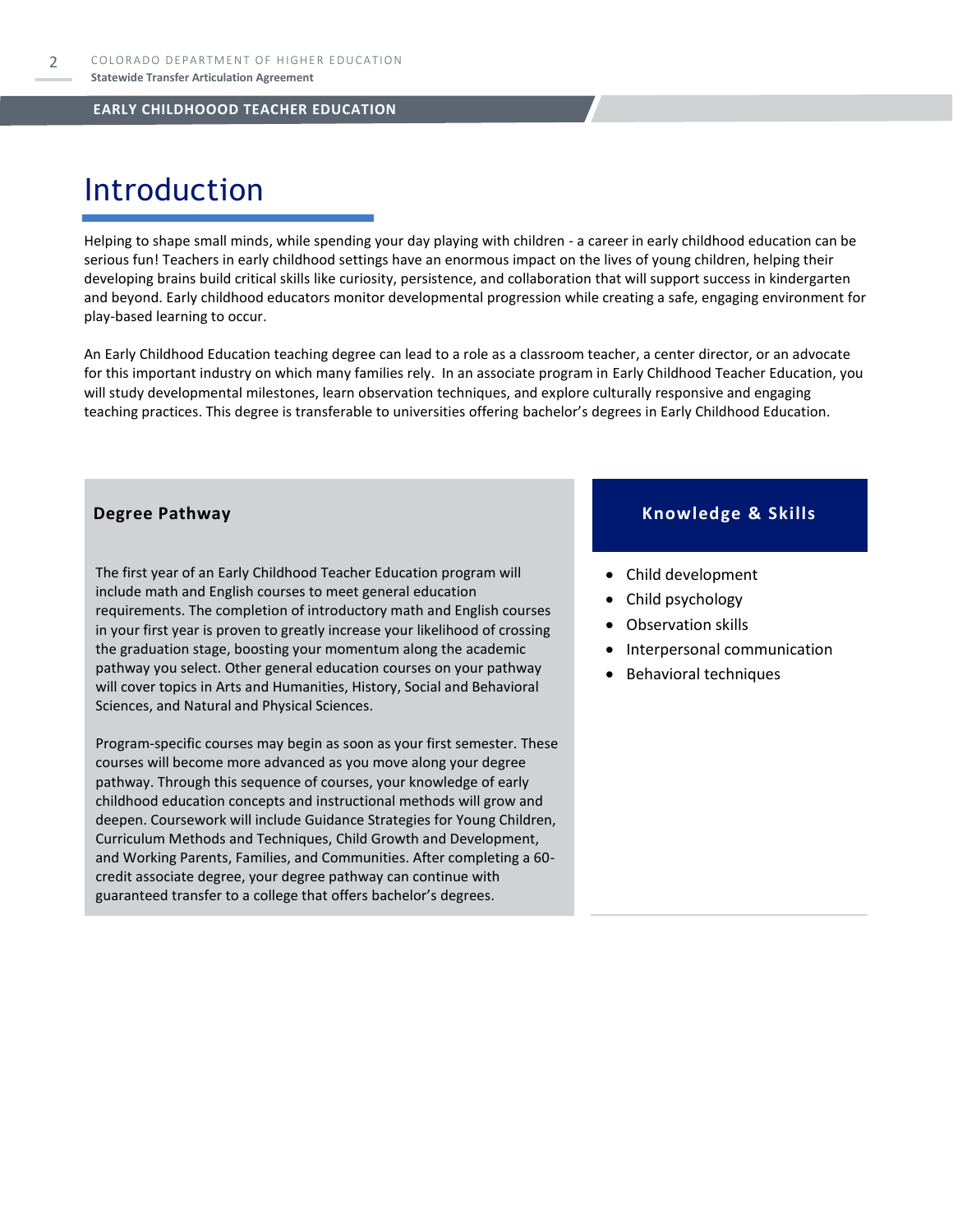3

### Participating Institutions

#### **Earn an Associate Degree with Designation (DwD)**

| From one of these Colorado public community/junior colleges      |                                                                     |
|------------------------------------------------------------------|---------------------------------------------------------------------|
| Aims Community College [A.A. Early Childhood Education]          | Morgan Community College [A.A. Early Childhood Teacher              |
| Arapahoe Community College [A.A. Early Childhood Teacher         | Education]                                                          |
| Education]                                                       | <b>Northeastern Junior College</b> [A.A. Early Childhood Education] |
| Colorado Mountain College [A.A. Early Childhood Teacher          | <b>Otero College</b> [A.A. Early Childhood Education]               |
| Education]                                                       | Pikes Peak Community College [A.A. Early Childhood                  |
| Colorado Northwestern Community College [A.A. Early              | Education]                                                          |
| Childhood Education                                              | <b>Pueblo Community College</b> [A.A. Early Childhood Education]    |
| <b>Community College of Aurora</b> [A.A. Early Childhood         | Red Rocks Community College [A.A. Early Childhood                   |
| Education]                                                       | Education]                                                          |
| <b>Community College of Denver [A.A. Early Childhood Teacher</b> | <b>Trinidad State College</b> [A.A. Early Childhood Teacher         |
| Education]                                                       | Education]                                                          |
| Front Range Community College [A.A. Early Childhood              |                                                                     |
| Teacher Education]                                               |                                                                     |
| Lamar Community College [A.A. Early Childhood Education]         |                                                                     |

#### **Earn a Bachelor's Degree**

*From one of these Colorado public four-year institutions*

**Adams State University**  [B.A. Early Childhood Education]

**Colorado Mesa University**  [B.A. Early Childhood Education – Early Childhood Special Education] 1

**Colorado State University-Ft Collins**  [B.S. Early Childhood Education]

**Colorado State University-Pueblo**  [B.S. Early Childhood Education]

**Fort Lewis College**  [B.A. Early Childhood Education] **Metropolitan State University of Denver**  [B.A. Early Childhood Education]

**University of Colorado Colorado Springs**  [B.A. Inclusive Early Childhood Education]

**University of Colorado Denver** [B.A. Education and Human Development – Early Childhood]

**University of Northern Colorado** [B.A. Early Childhood Teacher Education (Birth-Grade 3)]

 $1$  Colorado Mesa University also accepts the AA Liberal Arts with Early Childhood Education emphasis from Western Colorado Community College.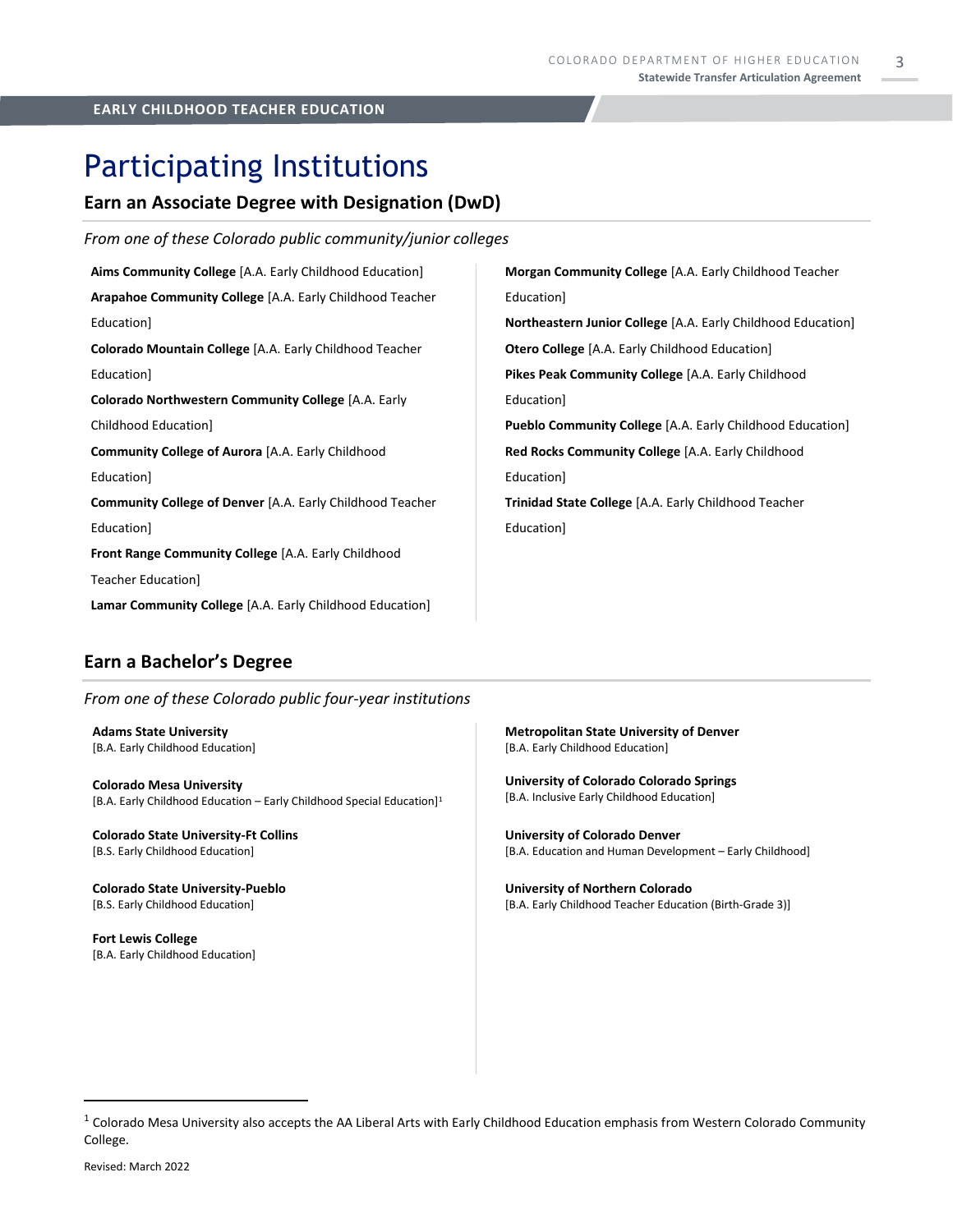# Prescribed Curriculum

### EARLY CHILDHOOD TEACHER EDUCATION

| Required Courses that Fulfill General Education Requirements<br><b>33 CREDIT HOURS</b> |                               |                                               |                                                                                      |  |
|----------------------------------------------------------------------------------------|-------------------------------|-----------------------------------------------|--------------------------------------------------------------------------------------|--|
|                                                                                        | <b>Credit</b><br><b>Hours</b> | <b>Community College</b><br><b>Course No.</b> | <b>Course Title or Category</b>                                                      |  |
| (Written)<br>Communication                                                             | 3                             | ENG 121/1021                                  | English Composition I (GT-CO1)                                                       |  |
|                                                                                        | 3                             | ENG 122/1022                                  | English Composition II (GT-CO2)                                                      |  |
| <b>Mathematics</b>                                                                     | 4                             | MAT 120/1240                                  | Mathematics for the Liberal Arts (GT-MA1)                                            |  |
|                                                                                        |                               | MUS 120/1020<br><b>OR</b>                     | Music Appreciation (GT-AH1) OR                                                       |  |
| <b>Arts &amp; Humanities</b>                                                           | 3                             | ART 110/1110<br><b>OR</b>                     | Art Appreciation (GT-AH1) OR                                                         |  |
|                                                                                        |                               | THE 105/1005                                  | Theater Appreciation (GT-AH1)                                                        |  |
|                                                                                        | 3                             | LIT 115/1015<br><b>OR</b><br>LIT 255/2055     | Introduction to Literature (GT-AH2) OR<br>Children's Literature (GT-AH2)             |  |
| <b>History</b>                                                                         | 3                             | HIS 121/1210<br><b>OR</b><br>HIS 122/1220     | U. S. History to Reconstruction (GT-HI1) OR<br>U.S. History Since Civil War (GT-HI1) |  |
| Social &                                                                               | 3                             | GEO 105/1005                                  | World Regional Geography (GT-SS2)                                                    |  |
| <b>Behavioral Sciences</b>                                                             | 3                             | PSY 101/1001                                  | <b>General Psychology (GT-SS3)</b>                                                   |  |
| Natural &                                                                              | 4                             | SCI 155/1055                                  | Integrated Science I with lab (GT-SC1)                                               |  |
| <b>Physical Sciences</b>                                                               | 4                             | SCI 156/1056*                                 | Integrated Science II with lab (GT-SC1)                                              |  |

### Additional Required Courses<sup>\*\*</sup> **18** CREDIT HOURS

| <b>Credit</b><br><b>Hours</b> | Course No.   | <b>Course Title</b>                             |
|-------------------------------|--------------|-------------------------------------------------|
| 3                             | ECE 101/1011 | Intro to Early Childhood Education              |
| ς                             | ECE 102/1045 | Intro to ECE Techniques                         |
| 3                             | ECE 103/1031 | Guidance Strategies for Young Children          |
|                               | ECE 220/2621 | <b>Curriculum Methods and Techniques</b>        |
| ς                             | ECE 238/2381 | <b>ECE Child Growth and Development</b>         |
|                               | ECE 256/2101 | Working with Parents, Families, and Communities |

#### Electives: Nine credits determined by the receiving 4-year institution.

See [CDHE website](https://highered.colorado.gov/transfer-degrees) for additional information. See CDHE website for additional information.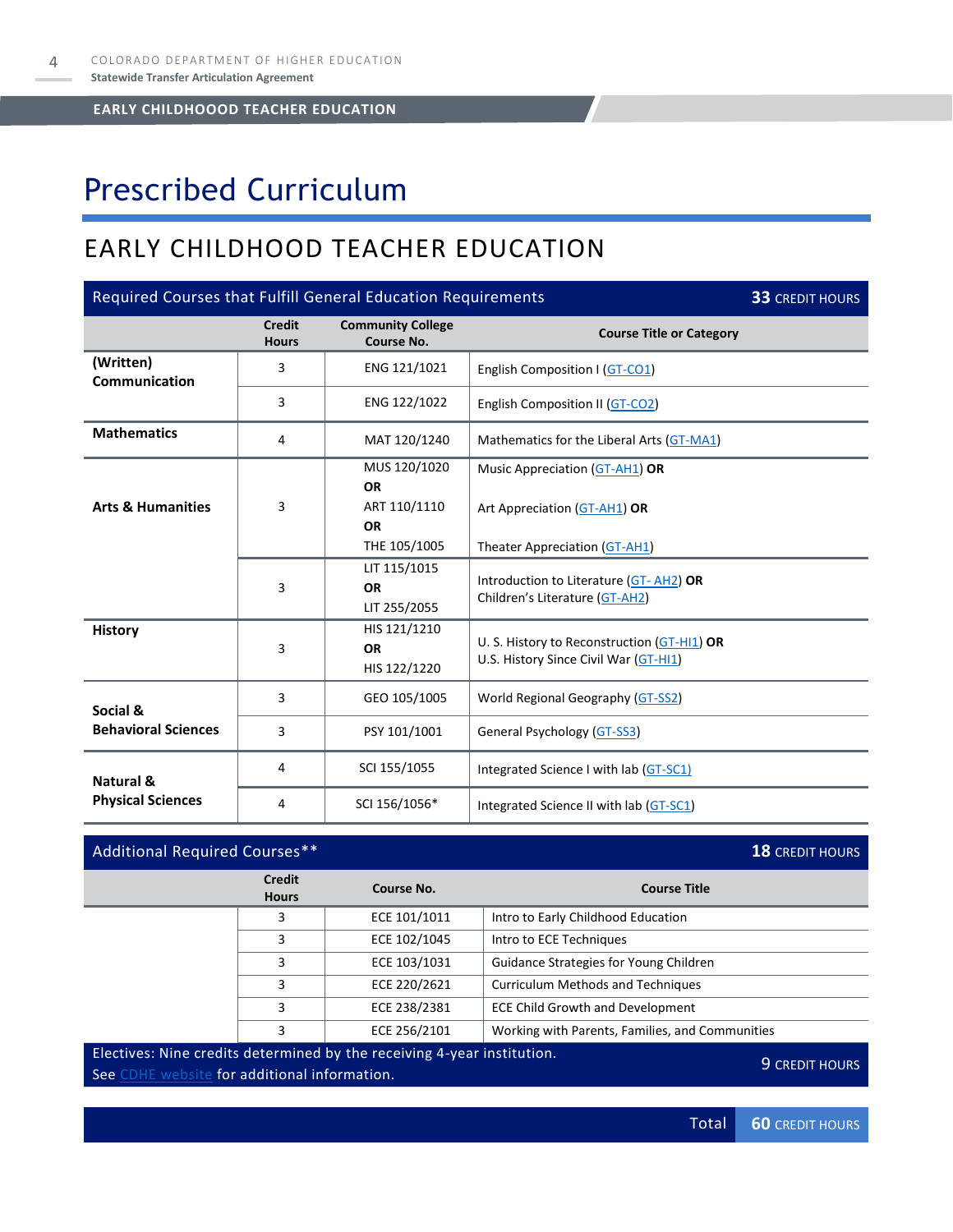5

#### **EARLY CHILDHOOD TEACHER EDUCATION**

\*Students must pass with a C- or higher in BOTH SCI 155/1055 & 156/1056 to satisfy the GT Pathways science requirement. \*\*Please note: if these credits are *not* required for the *major* at a receiving 4-year institution, they will be applied to the Bachelor's degree as elective credit towards *graduation*. Please check with the receiving institution to determine in which way these courses will be applied.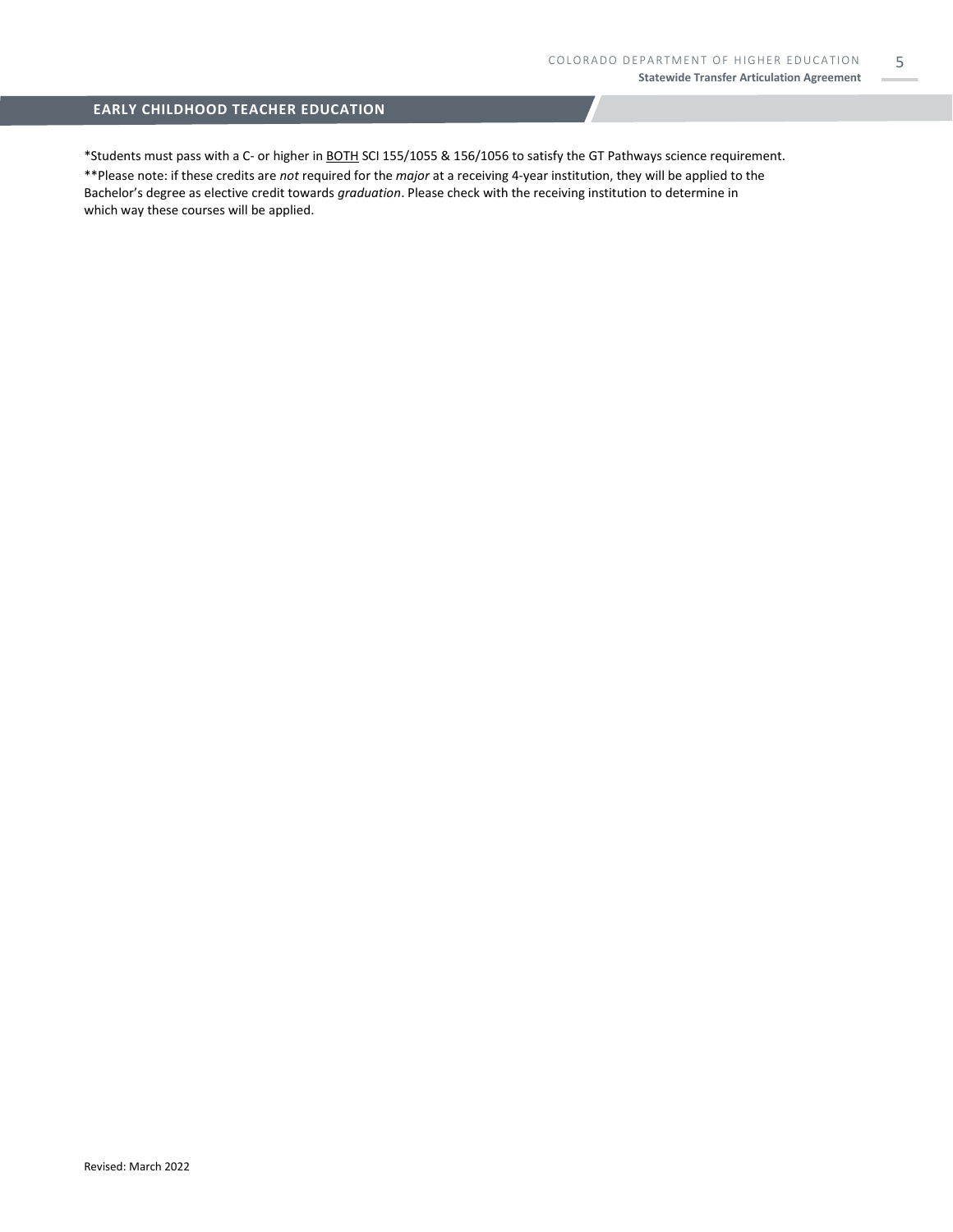# Course Planner

### EARLY CHILDHOOD EDUCATION DEGREE PLAN

STUDENT NAME

| Institution:                   |                   |                     |                     |                  |  |  |
|--------------------------------|-------------------|---------------------|---------------------|------------------|--|--|
| Semester                       | <b>Course No.</b> | <b>Course Title</b> | <b>Credit Hours</b> | <b>Completed</b> |  |  |
|                                |                   |                     |                     |                  |  |  |
|                                |                   |                     |                     |                  |  |  |
|                                |                   |                     |                     |                  |  |  |
|                                |                   |                     |                     |                  |  |  |
|                                |                   |                     |                     |                  |  |  |
|                                |                   |                     |                     |                  |  |  |
| <b>Total Credits Completed</b> |                   |                     |                     |                  |  |  |

| Institution:                   |                   |                     |                     |                  |  |  |
|--------------------------------|-------------------|---------------------|---------------------|------------------|--|--|
| Semester                       | <b>Course No.</b> | <b>Course Title</b> | <b>Credit Hours</b> | <b>Completed</b> |  |  |
|                                |                   |                     |                     |                  |  |  |
|                                |                   |                     |                     |                  |  |  |
|                                |                   |                     |                     |                  |  |  |
|                                |                   |                     |                     |                  |  |  |
|                                |                   |                     |                     |                  |  |  |
|                                |                   |                     |                     |                  |  |  |
| <b>Total Credits Completed</b> |                   |                     |                     |                  |  |  |

| Institution: |                   |                     |                                |                  |  |
|--------------|-------------------|---------------------|--------------------------------|------------------|--|
| Semester     | <b>Course No.</b> | <b>Course Title</b> | <b>Credit Hours</b>            | <b>Completed</b> |  |
|              |                   |                     |                                |                  |  |
|              |                   |                     |                                |                  |  |
|              |                   |                     |                                |                  |  |
|              |                   |                     |                                |                  |  |
|              |                   |                     |                                |                  |  |
|              |                   |                     |                                |                  |  |
|              |                   |                     | <b>Total Credits Completed</b> |                  |  |

| Institution:                   |                   |                     |                     |                  |  |
|--------------------------------|-------------------|---------------------|---------------------|------------------|--|
| <b>Semester</b>                | <b>Course No.</b> | <b>Course Title</b> | <b>Credit Hours</b> | <b>Completed</b> |  |
|                                |                   |                     |                     |                  |  |
|                                |                   |                     |                     |                  |  |
|                                |                   |                     |                     |                  |  |
|                                |                   |                     |                     |                  |  |
|                                |                   |                     |                     |                  |  |
|                                |                   |                     |                     |                  |  |
| <b>Total Credits Completed</b> |                   |                     |                     |                  |  |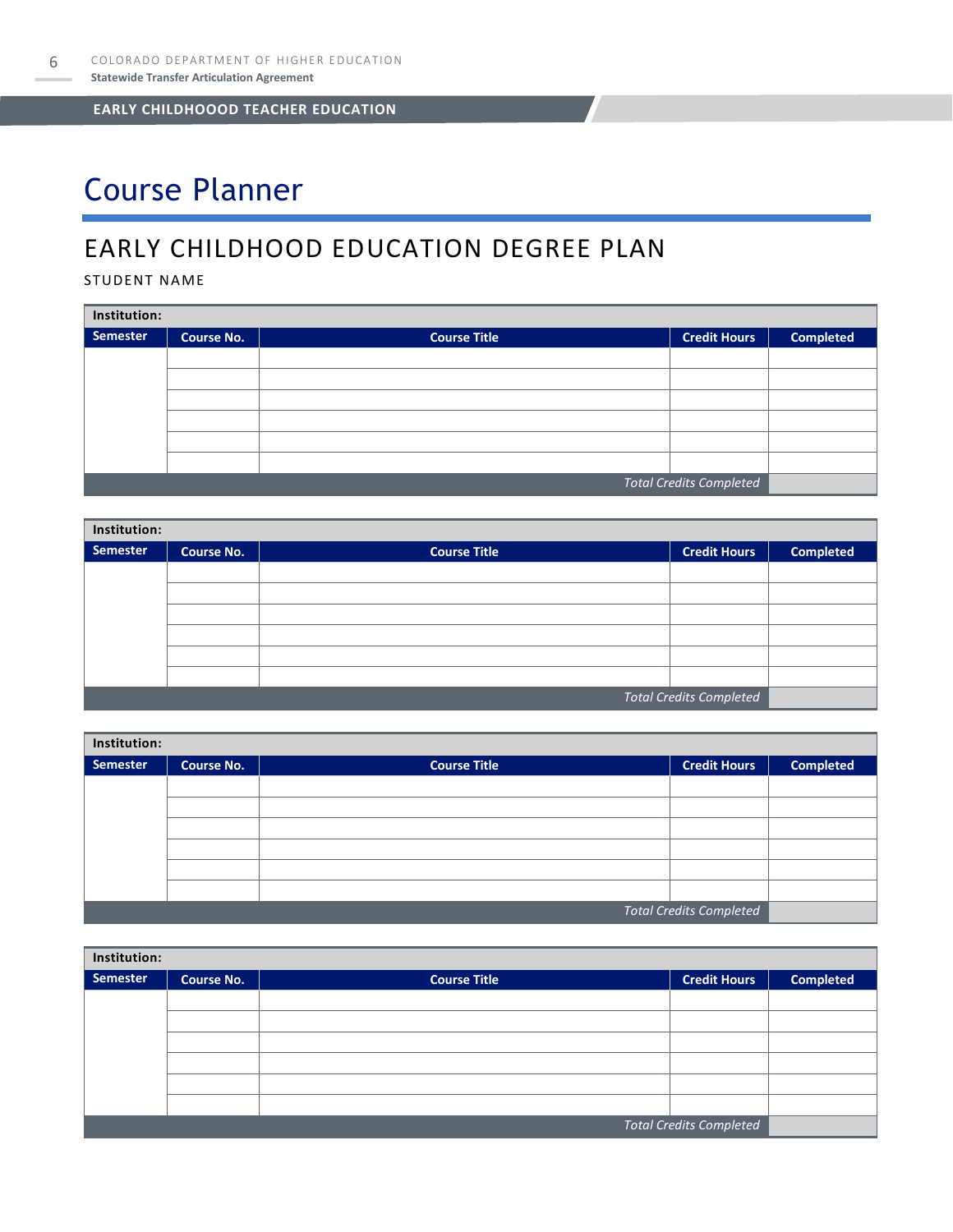7

#### **EARLY CHILDHOOD TEACHER EDUCATION**

## Contractual Language

#### **INTRODUCTION**

A statewide transfer articulation agreement identifies the community college courses students need to take in order to graduate from a community college with a 60-credit Associate of Arts (AA) or Associate of Science (AS) degree with designation (DwD). Students are responsible for informing the admissions counselor or transfer advisor at their receiving four-year institution that they are completing a DwD.

It is important for students to understand that completion of an AA or AS degree within two years requires them to complete an average of 15 credits per semester (or 30 credits per year). Also, research shows that students who take classes in their major area within their first 30 credit hours are more likely to persist and graduate.

The guarantees and limitations below describe the minimum requirements to which all participating institutions have agreed. Students who believe an institution is not meeting the guarantees described below can file a complaint with the [CDHE.](https://highered.colorado.gov/filing-student-complaint)

#### **GUARANTEES**

Students who complete a DwD pursuant to the prescribed curriculum in this statewide transfer articulation agreement **and** pass all 60 credits with a C- or higher **and** are admitted to the receiving institution's corresponding degree program (see cover page) are guaranteed the following:

- 1. Junior standing with no more than 66 remaining credits to meet the graduation requirements for the baccalaureate degree program covered by this articulation agreement.
- 2. Completion of the receiving institution's lower division general education requirements as defined by the GT Pathways curriculum.
- 3. The same graduation requirements as students who begin and complete this degree program at the four-year institution.
- 4. Admission to all Colorado public baccalaureate awarding institutions (*except* Colorado School of Mines) is guaranteed to applicants who have completed any AA or AS degree from a Colorado public two-year institution after high school graduation, provided certain requirements are met. To see these requirements, please refer to the Colorado Commission on Higher Education's [Admissions](https://highered.colorado.gov/sites/highered/files/2020-03/i-partf_0.pdf)  [Standards Policy](https://highered.colorado.gov/sites/highered/files/2020-03/i-partf_0.pdf), section titled "Guaranteed Transfer Admissions" [here.](https://highered.colorado.gov/educators/policy-funding/cche-policies-procedures) Please note: Students transferring to a University of Colorado institution (Boulder, Colorado Springs, Denver) must satisfy the CU System's MAPS (Minimum Academic Preparation Standards) requirement.
- 5. Per the Commission's [Prior Learning Assessment](https://highered.colorado.gov/sites/highered/files/2020-03/i-partx.pdf) policy, section 2.07, and pursuant to Colorado Revised Statutes §23-1-108 (7)(b)(II)(A), "a state institution of higher education that admits as a junior a student who holds an associate of arts degree, associate of applied science degree, or associate of science degree that is the subject of a statewide degree transfer agreement shall not require the student to complete any additional courses to fulfill general education requirements", and that the receiving institution of higher education is responsible for the total cost of tuition "for any credit hours that exceed the total credit hours required for a native student or that extend the total time to receive the degree beyond that required for a native student".
- 6. The Commission's Prior Learning Assessment policy also states "every Colorado public institution of higher education shall accept in transfer from within the institution and from other state institutions of higher education prior learning assessment credit awarded for GT Pathways requirements" (section 3.01), and "Colorado public institutions of higher education shall not prohibit students from meeting general education/GT Pathways requirements with prior learning assessment credit" (section 3.02).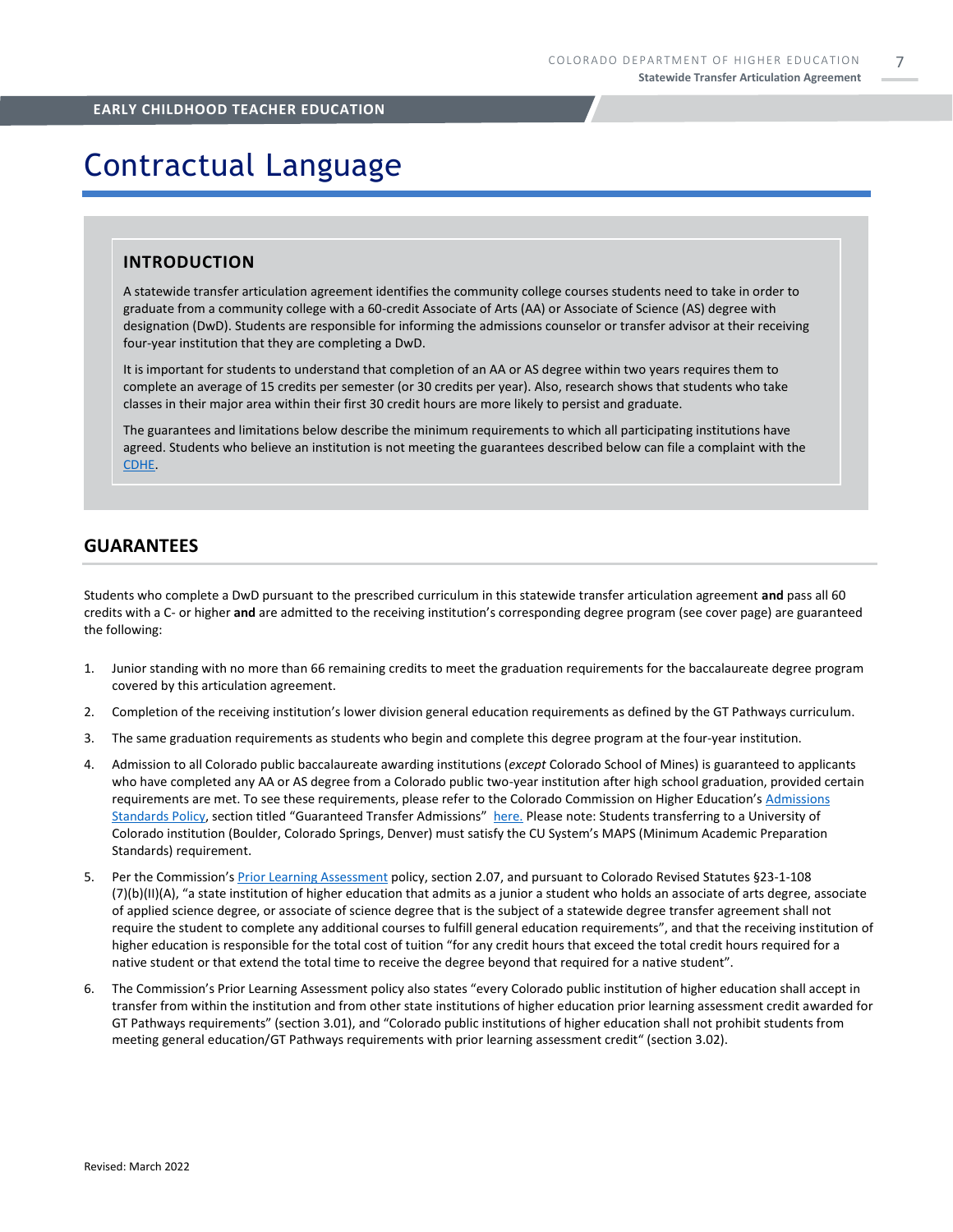#### **LIMITATIONS**

- 1. Students must meet all admission and application requirements at the receiving institution including the submission of all required documentation by stated deadlines. Students are advised to consult with the Office of Admissions at the institution to which they intend to transfer.
- 2. Only courses with grades of C- or higher are guaranteed to transfer.
- 3. Admission to a receiving institution does not guarantee enrollment in a specific degree program. Some programs at receiving institutions have controlled entry due either to space limitations or academic requirements.
- 4. The credit and course transfer guarantees described in this agreement apply to the specific degree programs covered by this agreement (see cover page). If the student changes majors, receiving institutions will evaluate application of the courses designated in this agreement to other degree programs on a course-by-course basis.
- 5. Students are allowed to use credits awarded by exam, such as AP (Advanced Placement) and IB (International Baccalaureate), as long as those exams are listed on the exam table[s here,](https://highered.colorado.gov/get-credit-for-what-you-already-know) or may use challenge exams to fulfill GT Pathways requirements (not necessarily major requirements) and those credits are guaranteed to transfer and apply to GT Pathways requirements at the receiving institution per the Colorado Commission on Higher Education's Policy I, X: Prior Learning Assessment. See the [entire policy](https://highered.colorado.gov/sites/highered/files/2020-03/i-partx.pdf) for more information.
- 6. The receiving institution shall accept all applicable credits earned within ten years of transfer to the receiving institution. Credits earned more than ten years earlier will be evaluated on a course-by-course basis.
- 7. All the courses a student needs to take in the associate degree program covered by this statewide transfer articulation agreement are listed in the prescribed curriculum. Course substitutions are allowed as long as the student and both the sending and receiving institutions agree to the substitution; such agreement should be documented in writing and the student should keep a copy until the baccalaureate degree is conferred. Note that if students substitute a course, then this is no longer a statewide agreement and some of the guarantees are only for the receiving institution that agreed to the substitution. **Any additional courses taken in the discipline covered by this agreement might not count toward the requirements of the major at the receiving institution.** Students can avoid this problem by taking no more courses in the discipline beyond those identified in the prescribed curriculum. STUDENTS SHOULD CONSULT THE PROGRAM ADVISOR AT THE RECEIVING INSTITUTION FOR GUIDANCE. Any advisement from an academic advisor should be obtained IN WRITING.
- Students seeking K-12 teacher licensure may not use this agreement because teacher preparation programs have different requirements for educator licensure.

*Because of the limitations above, students must consult with the Office of Admissions at the institution to which they are transferring.*

#### **Addendum to Agreement**

Students who do not complete an AA/AS degree can use the prescribed curriculum in a statewide transfer articulation agreement as a common advising guide for transfer to all public institutions that offer the designated bachelor's degree program. Please note the following:

- 1. Students are guaranteed application of general education courses completed with a C- or higher in the prescribed curriculum in this agreement up to the established maximum in each GT Pathways content area.
- 2. Except in special cases (e.g., the partial completion of a required sequence of courses or variation in the number of credit hours institutions award for course equivalents), students can expect that courses specified within the prescribed curriculum in this agreement, successfully completed with a C- or higher, will fulfill the relevant course requirements in the designated major.
- 3. Receiving institutions will evaluate all courses other than those specified in this agreement on a course-by-course basis.

Students transferring without a completed AA/AS degree must consult with the Office of Admissions at the institution to which they are transferring to review the issues identified above, and to make sure they meet all admission and application requirements at the receiving institution, including the submission of all required documentation by stated deadlines.

This agreement will be reviewed by disciplinary faculty no less frequently than every five years. *The agreement will remain in force until such time as it is formally modified or terminated.*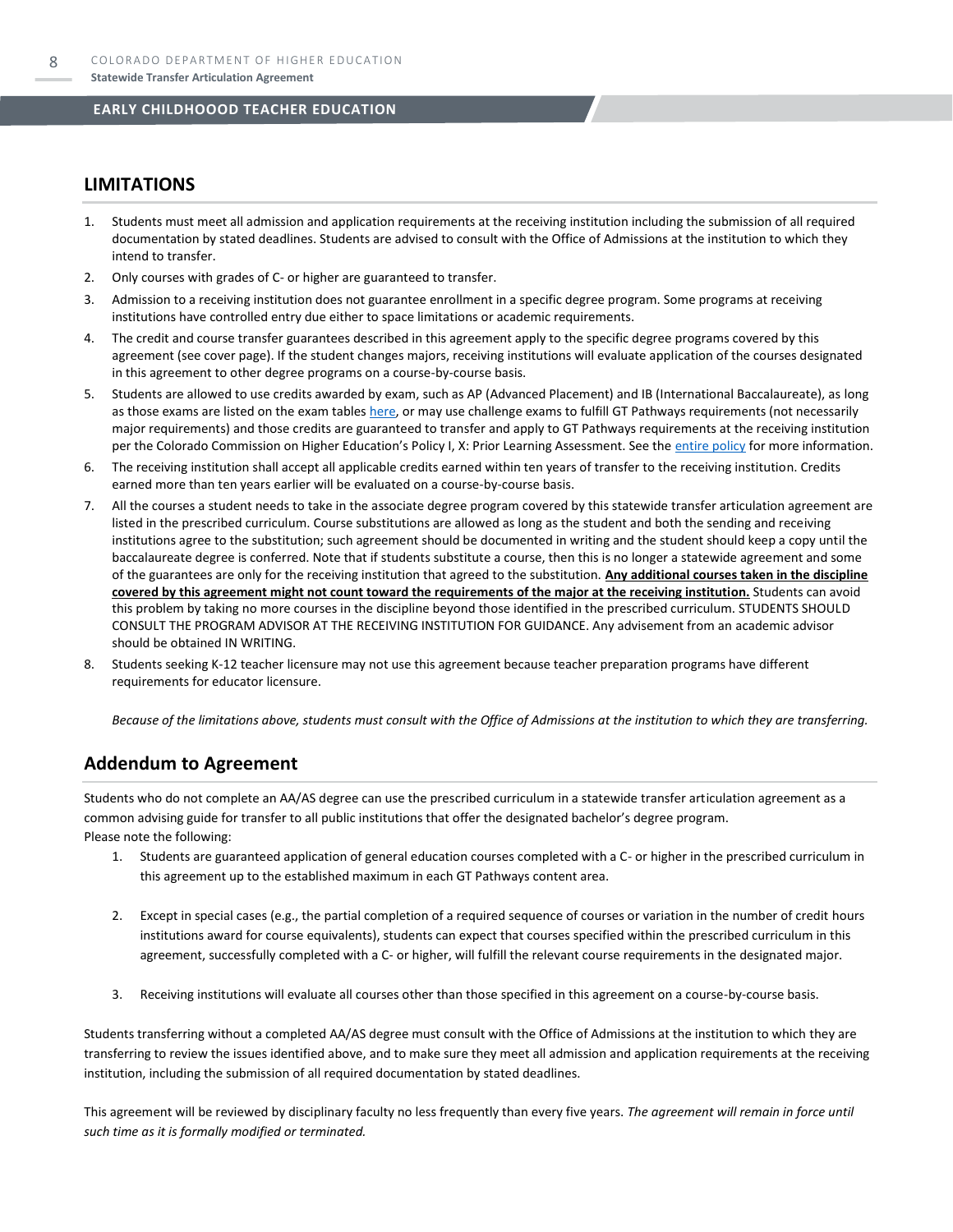The Department of Higher Education – in consultation with the General Education Council – may make minor technical changes to this agreement on behalf of participating institutions. The most current version of the agreement can be found on the [CDHE website.](https://highered.colorado.gov/transfer-degrees) Institutions that wish to join or withdraw from this agreement should consult the Division of Academic Affairs at the Colorado Department of Higher Education. Terms and processes are outlined in the Commission's policy on Statewide Transfer and GT Pathways, available at the [CDHE website.](https://highered.colorado.gov/educators/policy-funding/general-education-ge-council/gtpathways/transfer-agreements)

A paper or hard copy of this document may not be the most current version of the agreement—check th[e website](https://highered.colorado.gov/transfer-degrees) of the Colorado Department of Higher Education for the most current version.

*Signatures from institutional/system Chief Academic Officers for all participating institutions, as listed on the cover page, have signed this agreement. Signatures of Chief Academic Officers, who possess or have been delegated authority to enter into this agreement on behalf of their institution or institutions (in some cases by the institutional or system governing board), are on file in the Division of Academic Affairs at the Colorado Department of Higher Education.*